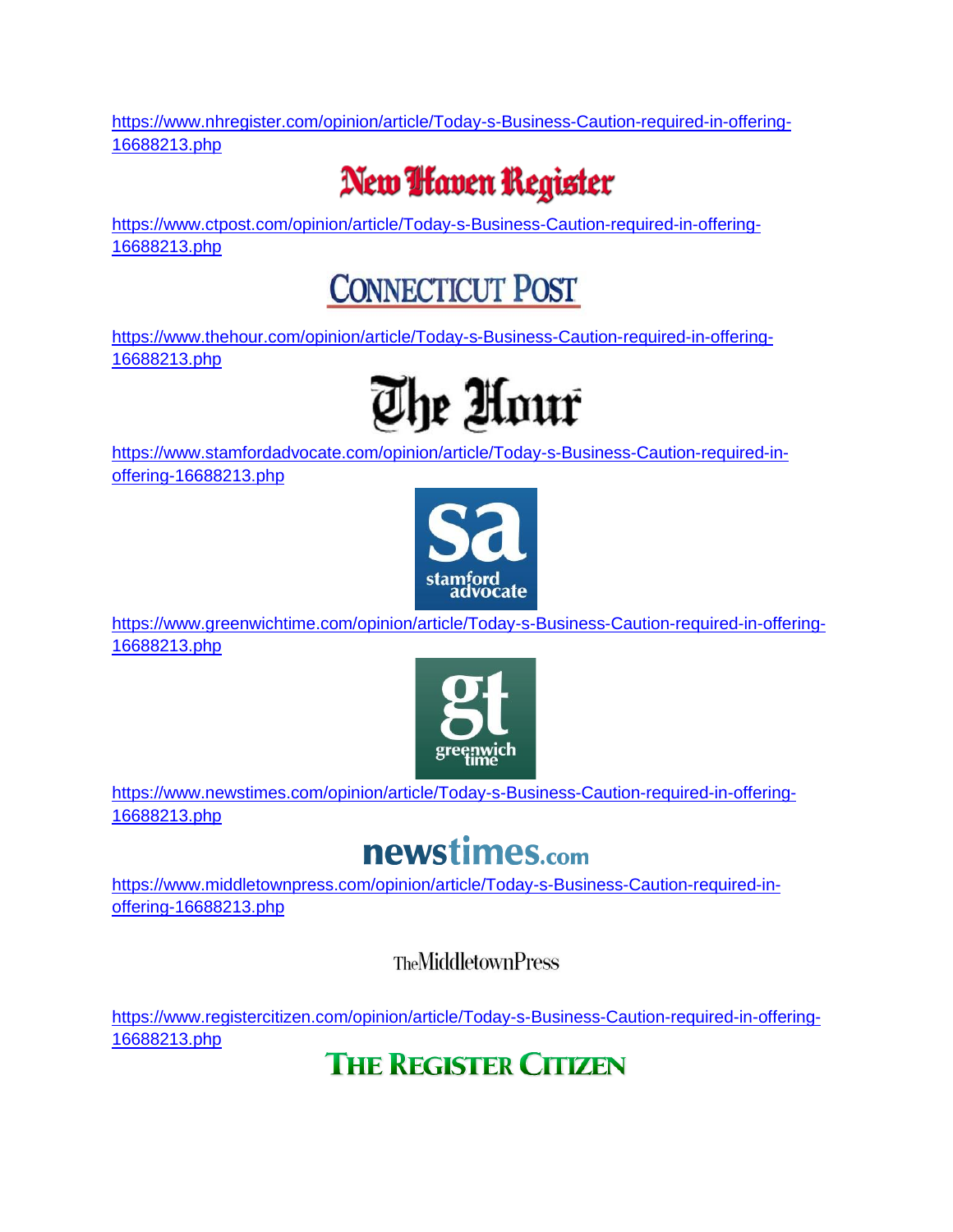# Today's Business: Caution required in offering incentives to attract workers

Reese Mitchell **Dec. 10 on the Internet and Dec. 12, 2021, in print**



Reese Mitchell Contributed photo

With the nation's current labor shortage, companies now are looking into various incentives to attract workers. Employers are trying to sweeten the deal for potential employees with seemingly everything on the table, from increasingly high sign-on bonuses to attractive maternal and paternal leave options.

However, Connecticut employers should take notice of a potential fly in the ointment.

Some hiring incentives require an employee to pay back the employer if the relationship were to go sour within a specified period of time.

Connecticut law (General Statute § 31-51r) prohibits the execution of so-called promissory notes in the employment context by employers with 26 or more employees. What is a promissory note?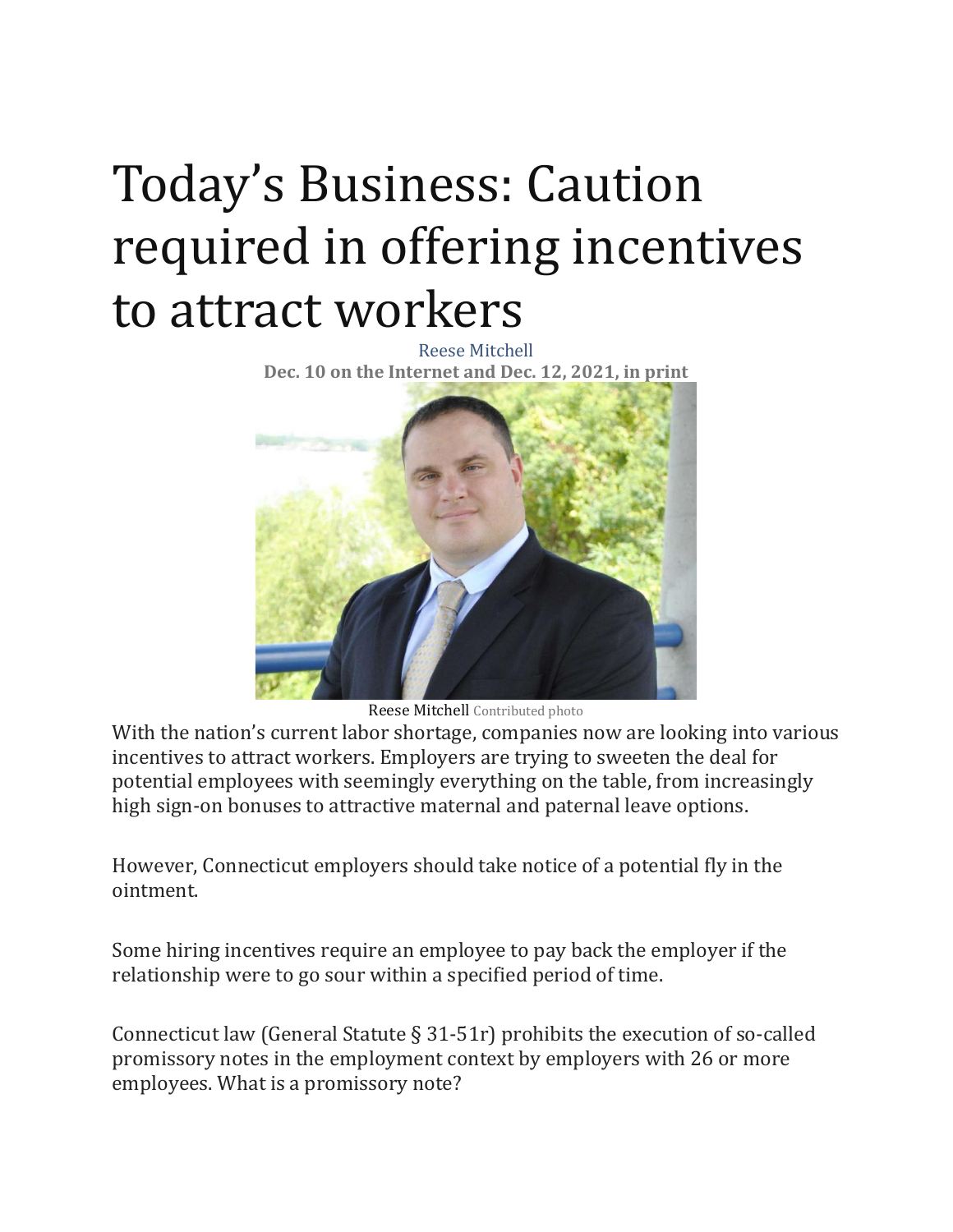Connecticut defined the term. Simply put, it is an agreement requiring an employee to repay the employer a sum of money if the employee leaves before the passage of a stated period of time — including reimbursement for training.

So, if an employee signed such an agreement at the start of a new job, accepting a variety of monetary incentives, that person could be liable to paying back a the cost of those incentives if he or she quits within the time frame designated in the agreement.

Meanwhile, the state's aversion to such agreements is so intense that the statute decrees such agreements "as a condition of employment is against public policy and such note shall be voided."

But, with just about everything in life, it depends.

The state statute does not void four specific types of agreements between an employer and employees.

Quit your job too soon and the employer could demand repayment of:

1. Money the employer advanced, including draws on commissions for salespersons.

2. An employee paying for property the employer has sold or leased to the employee.

3. Funds for educational sabbatical leave.

4. Funds paid the employees' collective bargaining representative.

What, then is the ultimate consequence of Section 31-51r?

It is simple. Connecticut bars employers from using some of the more common incentives to attract employees. One of the more popular offers is to pay a potential hire's moving costs with the caveat that the employee has to work for a specific period of time or the money has to be reimbursed. This particular incentive, while commonplace throughout the country, could violate Connecticut law. The sticking point in this scenario is the requirement to reimburse the employer for the moving costs if, for some reason, the employee cannot work through the agreement's window and, as a practical issue, would not be able to